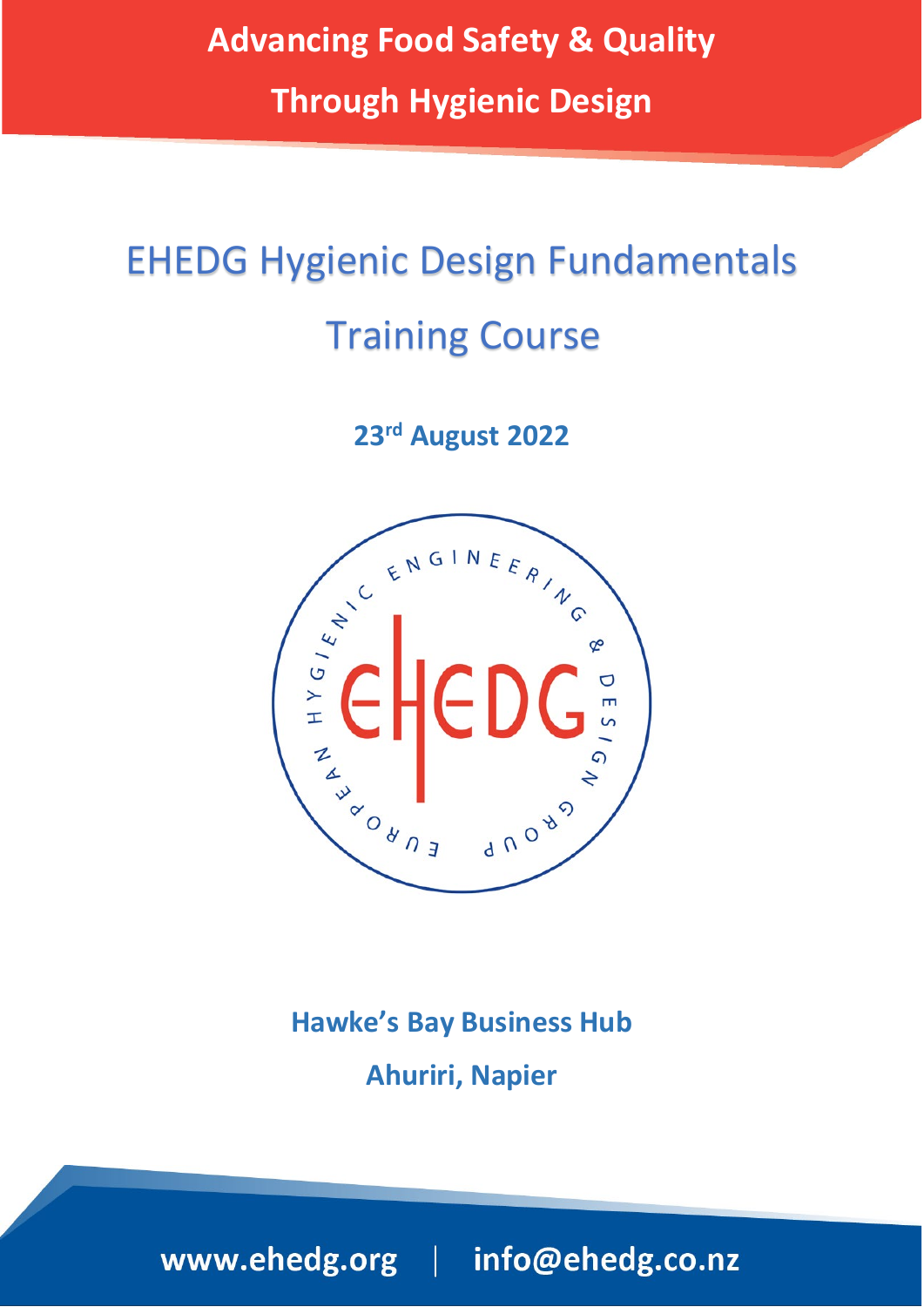**Organizer:** EHEDG New Zealand <https://www.ehedg.org/new-zealand> **Date:** 23rd August 2022 **Training Venue:** Hawke's Bay Business Hub, 26 Bridge Street, Ahuriri, Napier <https://www.hbbusinesshub.nz/>

### **Course Overview:**

Hygienic Design of food manufacturing facilities, equipment and services is an essential, but often under-appreciated, pre-requisite requirement of HACCP-based food safety management programmes. Consequently, many food hygiene issues have hygienic design failings as a root cause, leading to high remedial and investigative costs, productivity losses and in serious cases product recalls. With proper knowledge and training these losses are entirely preventable.

The objective of this one-day course is to provide general knowledge and understanding of hygienic design principles for food manufacturing facilities and equipment and their importance to food safety outcomes for the food industry. The course is aiming to:

- provide an introduction to the benefits and importance of Hygienic Design;
- provide understanding on core Hygienic Design criteria for equipment and facilities, including detailed engineering concepts as appropriate;
- communicate the Key Learning Points from relevant EHEDG guidelines and EHEDG teaching aids and providing links to detailed Guidelines for specific applications;
- create awareness of the EHEDG Organisation and how it supports practical implementation of hygienic design principles;

Hygienic Design fundamental knowledge of the different subjects are given in a short and concise way, relating these to practice by means of examples by video, pictures or real-life cases.

# **Target Groups and their Acquired Competencies**

#### • **Food Manufacturing Industry Personnel, including:**

- o Management responsible for decisions regarding risk assessment, plant and process modification, project management and cost appropriation; and
- o Operations supervisors responsible for line efficiencies and staff; and
- o Quality Assurance staff responsible for delivering safe food and shelf-life outcomes; and
- o Engineering staff responsible for installing, operating and maintaining food machinery or food processes; and
- $\circ$  Sanitarians responsible for maintaining hygienic status of process equipment.
- **Equipment Engineering Supply Companies**
	- o Design and installation personnel responsible for supplying processing equipment, fit for purpose, and capable of being cleaned and maintained to a hygienic level appropriate to the industry standards required.
- **Auditors, Inspectors, Testers, Service Supply Companies and Consultants**
	- $\circ$  At completion of the course to understand the hygienic design principles required to verify or test the conformance of hygienic equipment and associated systems and documentation to recognised standards.

This course will provide participants with a general awareness and understanding of hygienic design principles to be considered in their processes and facilities, and to enable hygienic risk assessments to be undertaken for new and existing processes. With the benefit of further support from EHEDG Guidelines and Training, attendees can progress to leadership of such activities.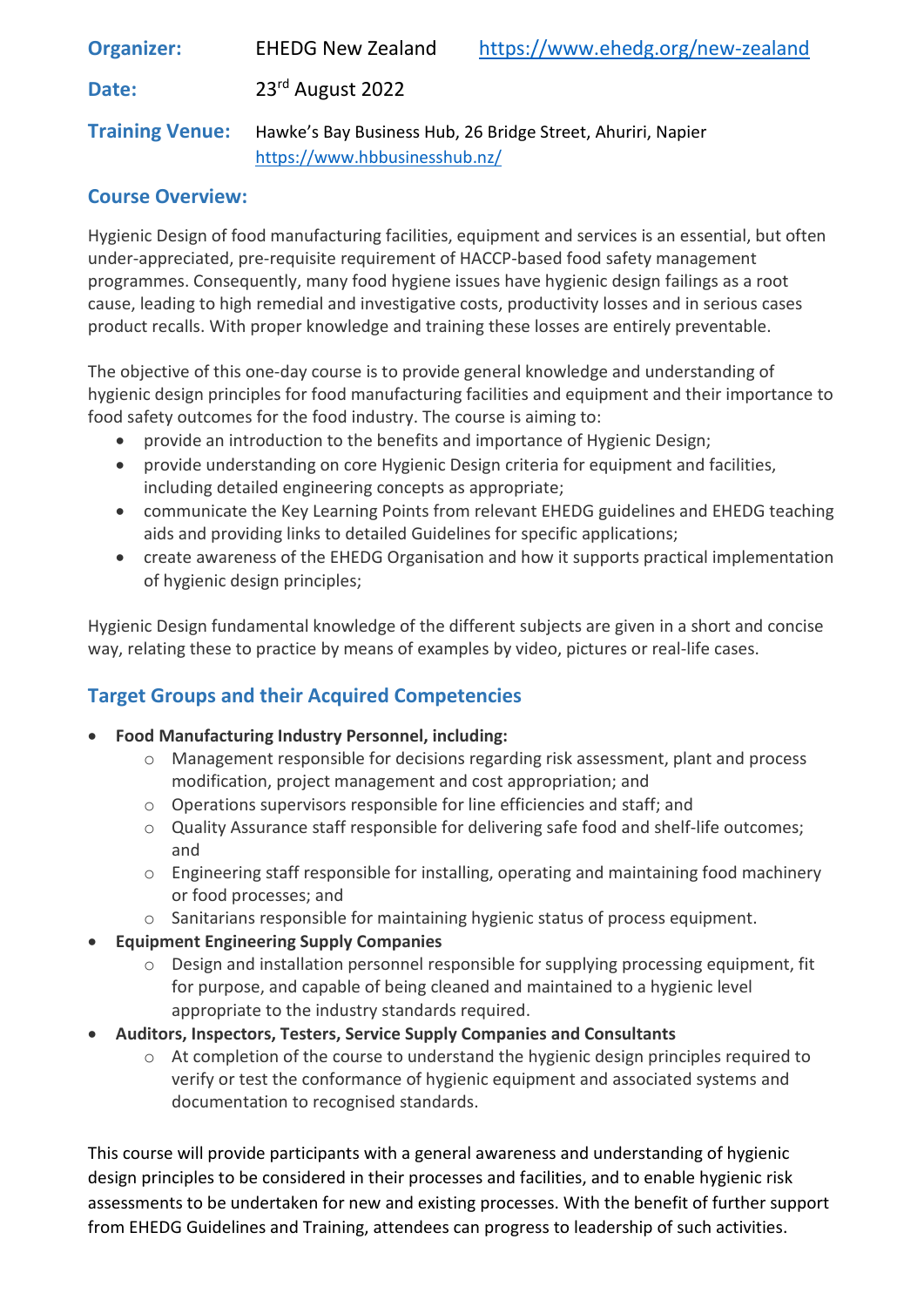### **Course Detail**

The Basic Course is a full one-day programme addressing the following core hygienic design elements:

- Legislation overview
- Hazards in hygienic engineering
- Hygienic Design criteria
- Materials of Construction
- Building and process layout
- Cleaning and Disinfection

*Information on EHEDG structure, mission, further training options and membership will be provided.*

Hard copy training materials will be provided as part of the course, along with a certificate of attendance. A light lunch and refreshments will be included.

#### **Course Registration**

Numbers: This course requires a minimum of 20 people to proceed but is limited to the first 40 applicants. *Registrations must be received by 5pm, Wednesday 3rd August.*

Course Fees: NZ\$600 + GST

Discounts: Discounts apply for multiple registrations from the same company, students and for EHEDG members. Visit the registration site for details.

Registration: Details at [www.nzifst.org.nz.](http://www.nzifst.org.nz/)

This course is supported by the New Zealand Food Innovation Network [foodinnovationnetwork.co.nz](https://foodinnovationnetwork.co.nz/) and Food & Beverage Hawke's Bay.

# **Trainers**

The course content will be delivered in by; Shane Mason – Engineering Manager, Pentair New Zealand; and David Lowry, Managing Director of Lowry Food Consulting and Chairperson of EHEDG New Zealand. Shane and David are authorised EHEDG Trainers.

# **Shane Mason**



Shane Mason is a very experienced professional mechanical engineer, currently working as Engineering / R&D Manager for Pentair Flow Technologies Pacific Pty. Ltd based in Hamilton, a position which he has held since 1992. His career began at MIRINZ designing, building and testing prototype mechanical de-boning equipment for lamb carcasses. He then moved to NDA Engineering in Hamilton as an R&D Engineer / Technical Sales Manager developing farm milk holding tanks and ancillary equipment. He solely developed new techniques for Hydroforming of stainless steel vessel domed ends for both road tankers and large fabricated liquid storage silos.

In his role with Pentair he has had sole responsibility for the re-development and ongoing support of all products in the current Pentair Hygienic Valve portfolio and including a HOVAP Hygienic pump range. The projects involved: plastic and electronic component design, PLC BUS protocol variants, integration of other OEM pneumatic valves and electronic proximity switches, tooling design and elastomeric seal design.

A key element of this work has been application of hygienic design principles and he has undertaken both 3-A and EHEDG certification requirements for the products and markets. Shane has successfully completed a Certified EHEDG Advanced Training Course.